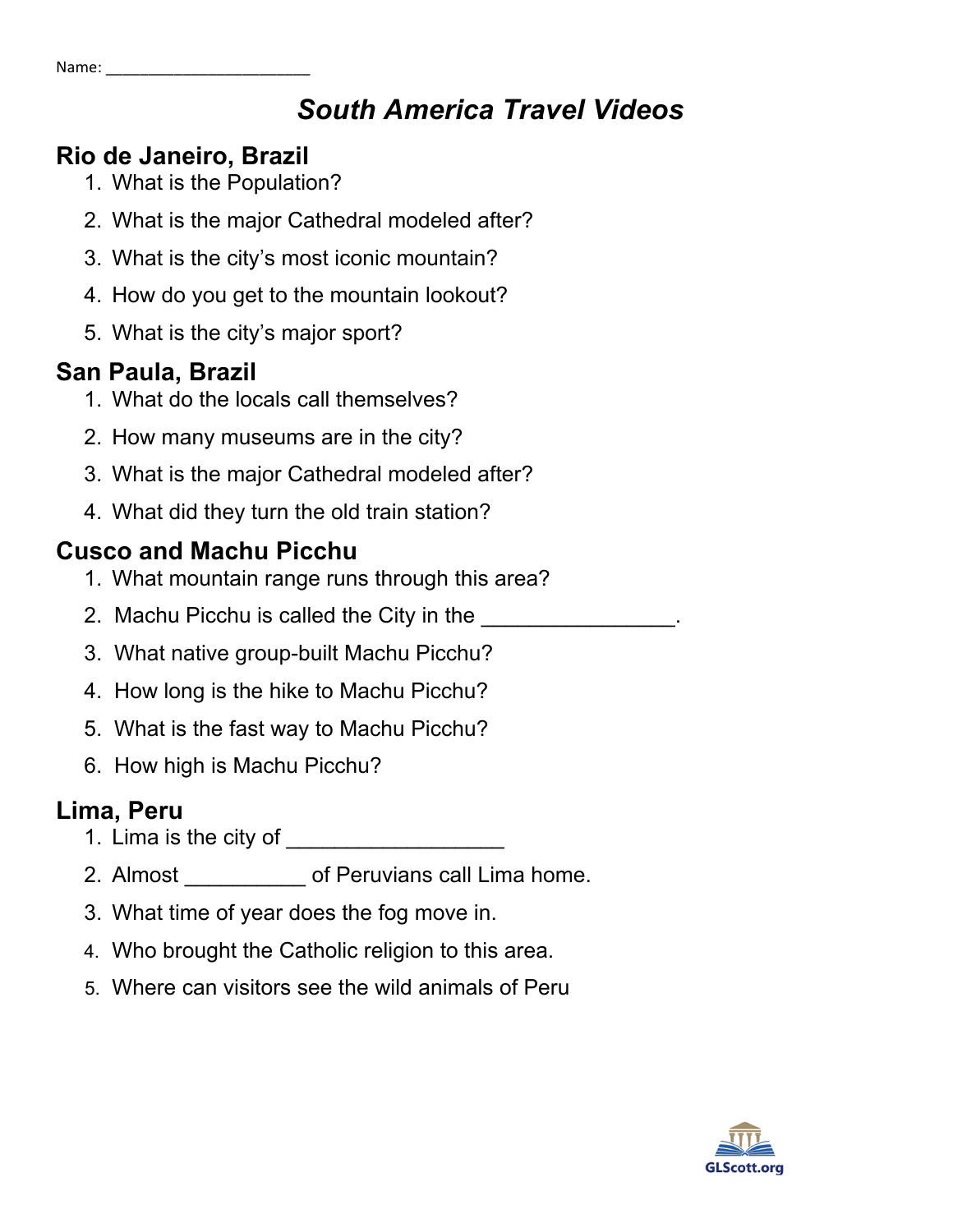#### **Bolivia**

- 1. What is the elevation of La Paz?
- 2. What does La Paz mean?
- 3. What strange thing can you get at the Witches Market?
- 4. What is the name of the large lake in Bolivia?
- 5. What is the hotel made from?
- 6. What is the nickname for the city of Sucre?
- 7. What is the name of the lookout in La Paz?

## **Bolivia Geography Now**

- 1. What are the colors of the flag?
- 2. What are the Capitals?
- 3. La Paz is the world's \_\_\_\_\_\_\_\_\_\_\_\_ capital city.
- 4. What did they call the mountain road out of La Paz?
- 5. What are the two physical geographic zones?
- 6. What is the highest lake in the world?
- 7. What is the population?
- 8. What nation is their oldest friend?

## **Patagonia**

- 1. This region is located in what 2 counties?
- 2. What explorer was the first to arrive here?
- 3. Patagonia means the land of the
- 4. What town is the "trekking capital of the Andes?
- 5. What is Asado?
- 6. What is the southernmost city in the world?
- 7. What is the name of the major volcano on the Chilean side?